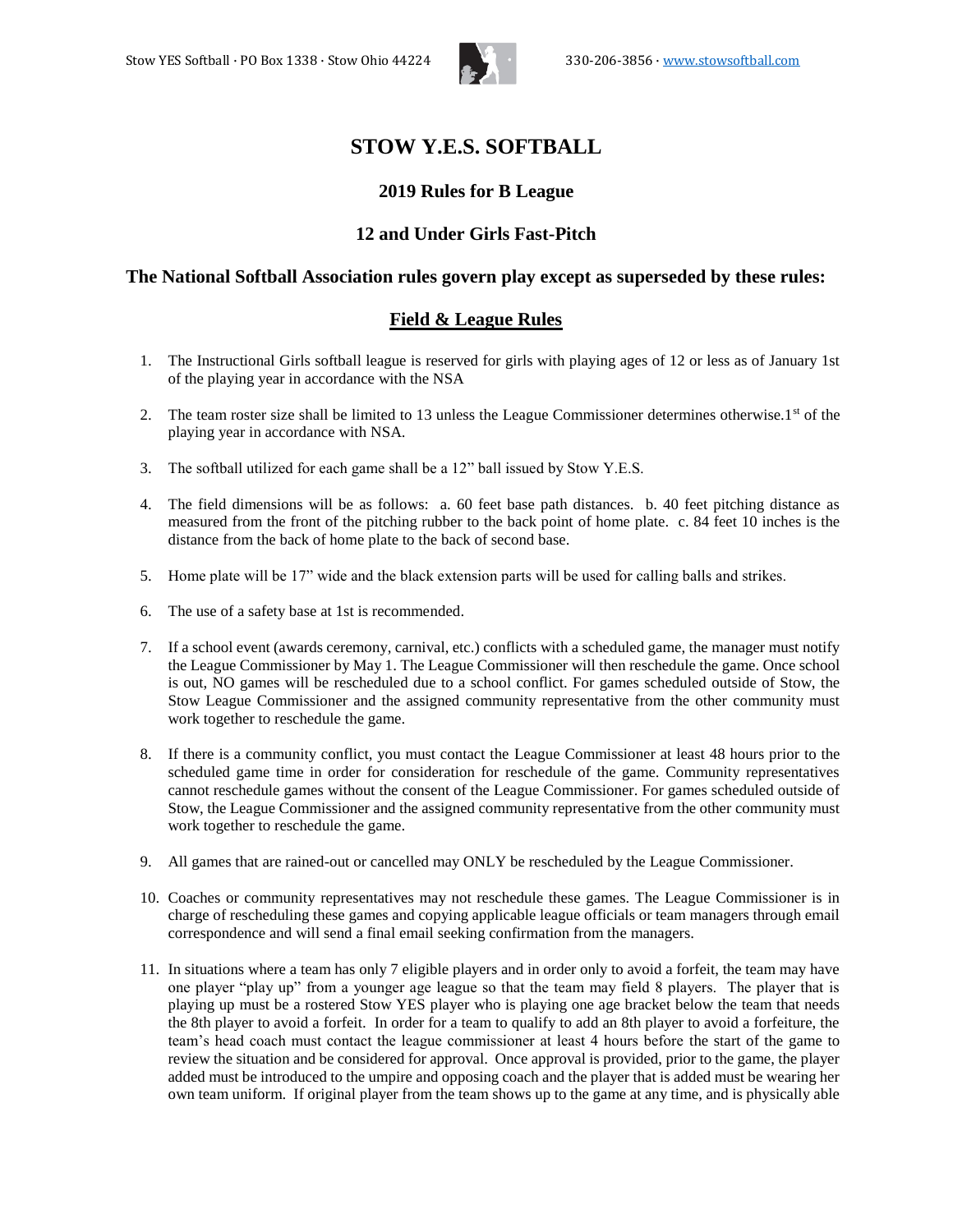

to play, she must be immediately inserted into the batting order in place of the player who is playing up and must take a position on defense. The player playing up will then be immediately removed from the game. There are no outs recorded due to this substitution. This rule is only in effect for teams that know that they only have 7 players at least 4 hours before the start of the game. Any team that places an unauthorized player in the line-up to avoid a forfeiture will be issued with a loss by forfeiture and the manager will receive a warning. If this happens a second time, the manager will be removed from the team.

- 12. This rule has essentially been developed in the spirit of the game to allow players who report to the game an opportunity to play and enjoy the sport rather than issue forfeitures. It also avoids rescheduling games and other issues that come up each year.
- 13. The winning manager must report the score of the game to the League Commissioner within 48 hours after the game. If the manager fails to report the score, the winning team will be issued a loss.
- 14. Violations of any of the Stow YES or National Softball Association rulings shall be subject to discipline up to and including forfeiture of the game.

# **Length of Game**

- 15. All games will start at 6:15pm whether an umpire is present or not. Please try to get a parent or coach to umpire the game which both managers can agree on. A team needs a minimum of eight (8) players to begin an official game. A 15 minute grace period is afforded a team waiting to reach the minimum number of players. If after the grace period, a team does not have 8 players, the team will have to forfeit.
- 16. The game shall consist of seven (7) innings, unless the time limit is reached. NOTE: A new inning begins when the third out of the bottom of an inning is recorded.
- 17. Each game is scheduled with a 2 hour time limit from the actual start of the game. No new inning can begin once the 2 hour mark is reached. If there is lightning, rain, or thunder which impedes the safety of the players, the game needs to immediately stopped and all players need to seek shelter until conditions improve. After the observance of a lightning strike, no game can resume until 30 minutes after the last lightning strike was witnessed. The game is still considered final even if the unlimited runs inning is not reached due to the 2 hour time limit or fall of darkness.
- 18. A seven (7) run rule per half inning or 3 outs, whichever occurs first. There will be NO limit of runs per half-inning during the last inning of the game. If 1 hour and 40 minutes has elapsed since the start of the game, the next inning to be started will be considered the last inning. Since it is the last inning, the inning will not be subject to a run limit. For example, if a game starts at 6:15pm and at the time of the third (3rd) out of the previous inning determines whether the next inning is the last inning. If the game starts at 6:15pm and the third (3rd) out in the bottom of the 3rd inning is recorded at 7:54 pm, then the 4th inning must be played and the 5th inning is the last inning. The 5th inning will be the unlimited inning.
- 19. The official time keeper by their watch is the umpire. It is the teams' responsibility to ask the umpire the start time of the game.
- 20. If either team leads by ten (10) or more runs after five (5) or more innings have been played, the game will declared over by the umpire.
- 21. If a manager, coach, players, or parents attempt to stall a game in any way, the umpire can allow the game to continue without regard to a time limit or if darkness is an issue, the game can be rescheduled by the League Commissioner.
- 22. Suspended game due to inclement weather or darkness, the following rules applies.
	- a. If the game has completed 5 innings  $(4 \frac{1}{2})$  innings with the home team winning) the game is over and constitutes a full and complete game. No innings will be made up at a later date.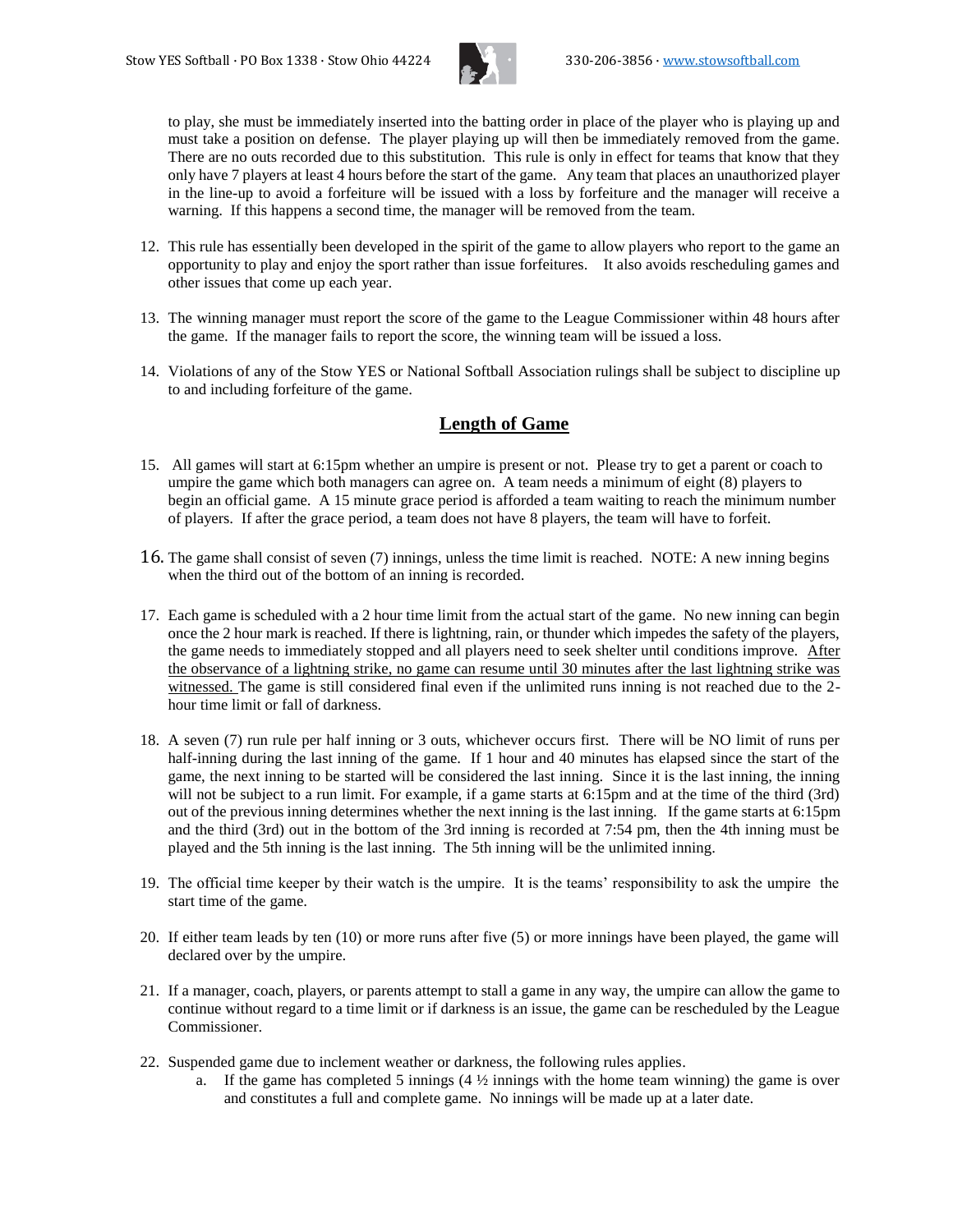

- b. Suspended games will be considered any game that has not completed 5 innings or  $4\frac{1}{2}$  innings with the home team winning will resume at the exact point that play was halted. Teams will finish the next time they meet if they meet during the season. If the teams do not meet, the League Commissioner will reschedule the game.
- 23. Players not in original lineup who are present for game's completion are skipped in the batting order No out is to be taken.
- 24. Players not in original lineup who are present for the game's completion are added to the bottom of the batting order.
- 25. Pitching limit outs per game pitched in original game do count against a pitcher if game is completed on another day.
- 26. Unlimited substitutions are permitted.
- 27. Speed Up Rule When a catcher is on base or reaches a base with two outs, it is mandatory the catcher be replaced by the player who made the last out. The catcher speed up rule will not be in effect during the last inning. However, the rule will be enforced if the game requires extra innings.
- 28. When the pitcher is on base or reaches base with 2 outs, a manager has the option of replacing the pitcher with the person whom made the last out.
- 29. If the score is tied after the unlimited runs inning, the International Tie Breaker Rule will take effect which is placing the last batter on second base. The next batter has a  $0$  ball  $-0$  strike count with no outs in the inning. The game is still considered final even if the unlimited runs inning is not reached due to the 2-hour time limit or fall of darkness.

#### **Players**

- 30. A maximum of ten (10) players will be allowed on defense. The outfield is permitted to be positioned 3 full adult strides behind the base paths in the standard outfield positions (right, right-center, left-center, left fields).
- 31. All team players must play at least 3 innings on defense. All substitutes must be in the game by the third inning.

# **Pitching**

- 32. The pitcher is required to wear a face mask while pitching. While a face mask is not required at 1st or 3rd base it is highly encouraged.
- 33. A pitcher may pitch at most twelve (12) outs during the first seven innings of a game. No restrictions exist for any inning after the seventh  $(7<sup>th</sup>)$ . Every time a player makes an appearance as a pitcher and throws a pitch, even if an official out is not recorded, each appearance will count as an out. For example, a pitcher starts the game and walks four batters and no official out is recorded. The pitcher is removed and moved to another position in the first inning. The pitcher is charged with one recorded out for each appearance – one pitch thrown – even though an official out is not recorded. Outs do not have to be consecutive.
- 34. A maximum of 6 warm-up pitches will be allowed for a new pitcher. A returning pitcher is permitted 3 warm-up pitches – it will be the manager's responsibility to have his pitcher warm up in between innings in a safe and out of play area. Any player warming up a pitcher must wear a catcher's mask.
- 35. A pitcher replacing a pitcher that has been removed from the mound during an inning shall be given adequate time to warm up at the umpire's discretion.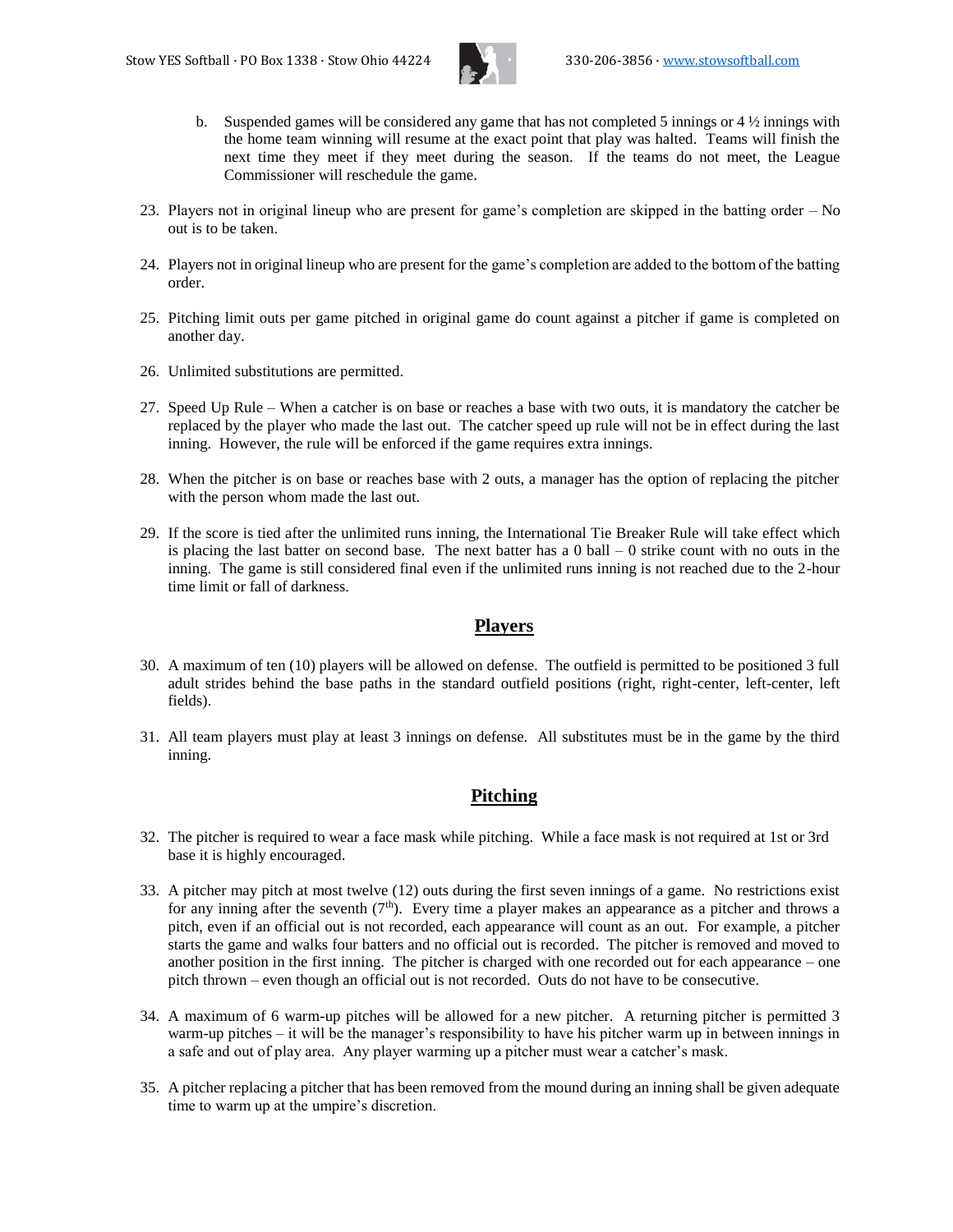

36. The following rules pertain to pitching:

a. Both feet must be touching the pitching rubber when starting.

b. Pitchers must pause to look for a sign from the catcher to prevent quick pitching. A sign does not have to be given by the catcher.

- c. The pitcher must present the ball by touching it to the glove once before the delivery.
- d. No rocking is permitted.
- e. No crow hopping.
- f. No double windups.
- g. The pitcher's stance must be with the shoulders lined up with 1st and 3rd base.
- 37. Illegal Pitch results in a ball awarded to the batter with no runners being awarded any extra base.

#### **Batting, Base Running & Fielding**

- 38. Round robin batting will be employed. Any player arriving after the game begins is to be placed at the end of the batting order.
- 39. If a player must leave for any personal reason, their spot in the batting order is simply bypassed. No automatic outs can occur in the lineup.
- 40. One warning will be issued to a team for throwing the bat. The next occurrence will result in the player being called out.
- 41. The infield fly rule does apply. An infield fly is a fair ball, not including a line drive, which can be caught by an infielder with ordinary effort when 1<sup>st</sup> and  $2<sup>nd</sup>$  or 1<sup>st</sup>,  $2<sup>nd</sup>$  and  $3<sup>rd</sup>$  bases are occupied before two are out. Any fielder can catch an infield fly. The runners may still advance at their own risk
- 42. Stealing of all bases is permitted including home.
- 43. Leading off runners may leave the base once the ball is released from the pitcher's hand. If a runner leaves the base before the ball leaves the pitcher's hand, the runner will be called out automatically by the umpire.
- 44. Sliding is NOT mandatory. When a defensive player has the ball and the runner remains upright AND crashes into the defensive player, the runner is out.
- 45. The strike zone shall be considered the area from the shoulders to the top of the knees. Players should be encouraged to swing at reasonable pitches.
- 46. When the pitcher gains possession of the ball in the pitcher's circle, all runners less than half way to the next base must return to the prior base. Look Back Rule - All runners more than half way to the next base may continue at their own risk. Base runners in between bases must immediately (2 seconds or less) advance to the next base at their own risk or retreat back to the original base. If the base runner fails to immediately advance or retreat to a base, the runner will automatically be called out.
- 47. Continuous walk is permitted in this league. The continuous walk is defined as when the batter becomes a baserunner by being awarded 1<sup>st</sup> base on balls and continues past 1<sup>st</sup> base and goes to second. The batter who is now a baserunner – once committed to going to second must continue to second at their own risk.
- 48. A batter may advance on a dropped third strike as long as 1<sup>st</sup> base is not occupied. The batter may still attempt to advance if 1<sup>st</sup> base is occupied and there are two outs. If the bases are loaded with two outs, the catcher can step on home plate for a force out.
- 49. All players are required to wear batting helmets with a protective face guard which must be worn while batting and running the bases. Chinstraps must be worn as well. If the helmet does not have a protective face guard or chin strap, the player will automatically called out. If a base runner intentionally removes her helmet during play, she can be called out at the discretion of the umpire.